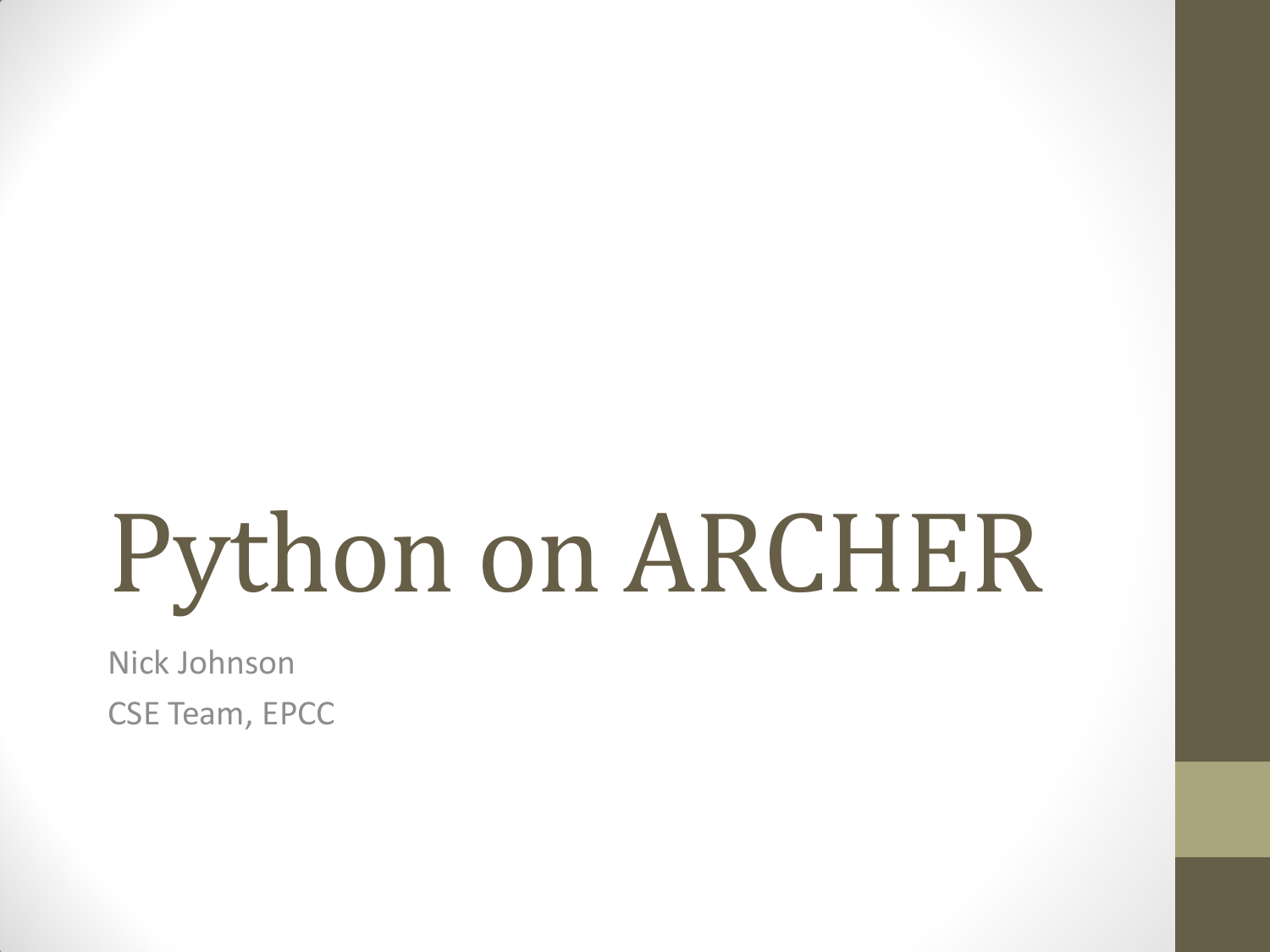#### **Overview**

- Motivation
- What is available & where
- Running on ARCHER:
	- on the login nodes
	- on the PP/serial nodes
	- on the compute nodes
- Adding your own modules
- "Gotchas"
- Scaling performance
- Where to get more help
- Questions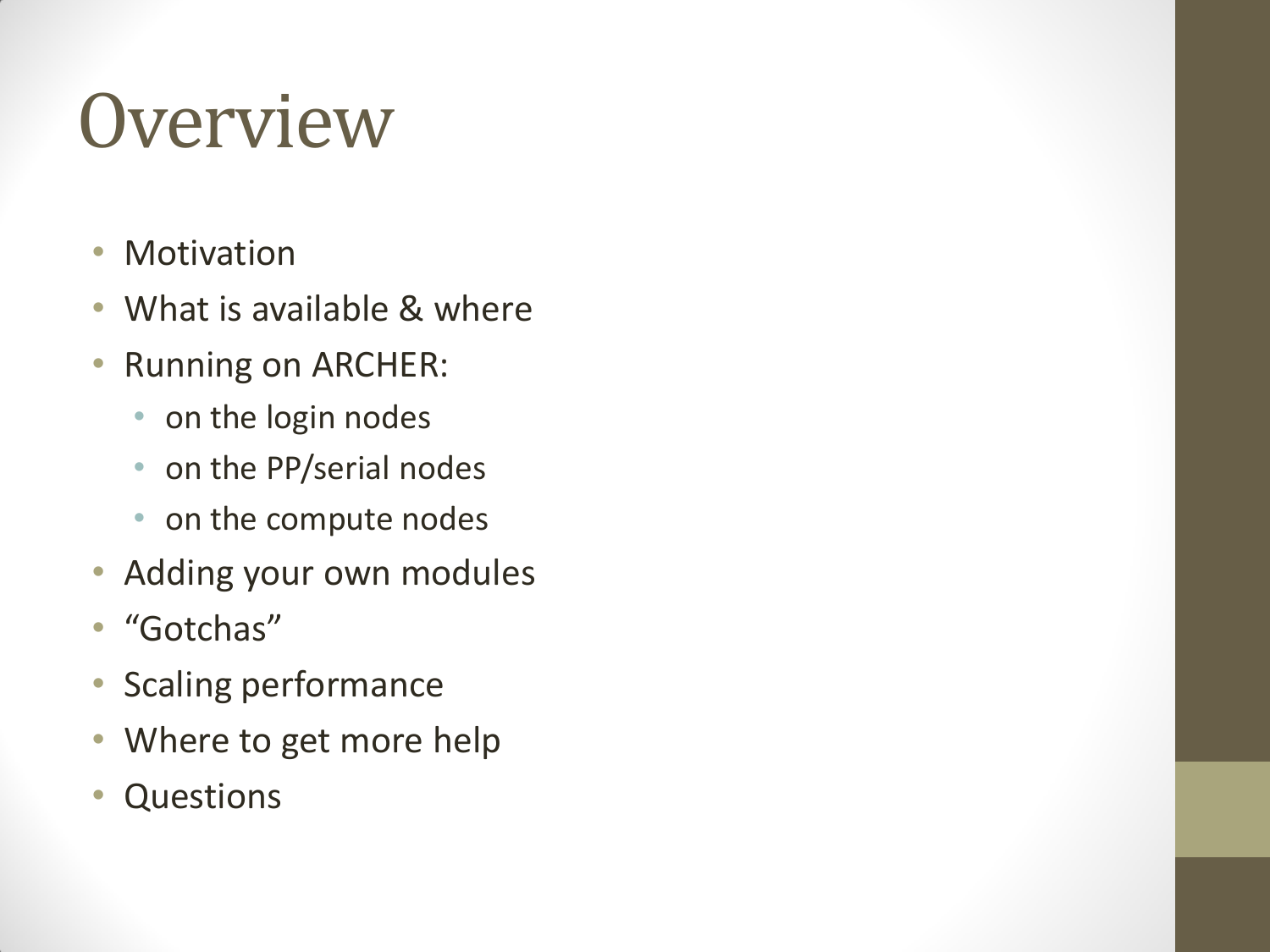#### Motivation

- Why would you want to run an interpreted language like Python on a supercomputer like ARCHER?
	- You could do it all in C or Fortran
- Portability
- Ease of coding + testing
- Quick data analysis
- Pre and Post processing of data sets, input files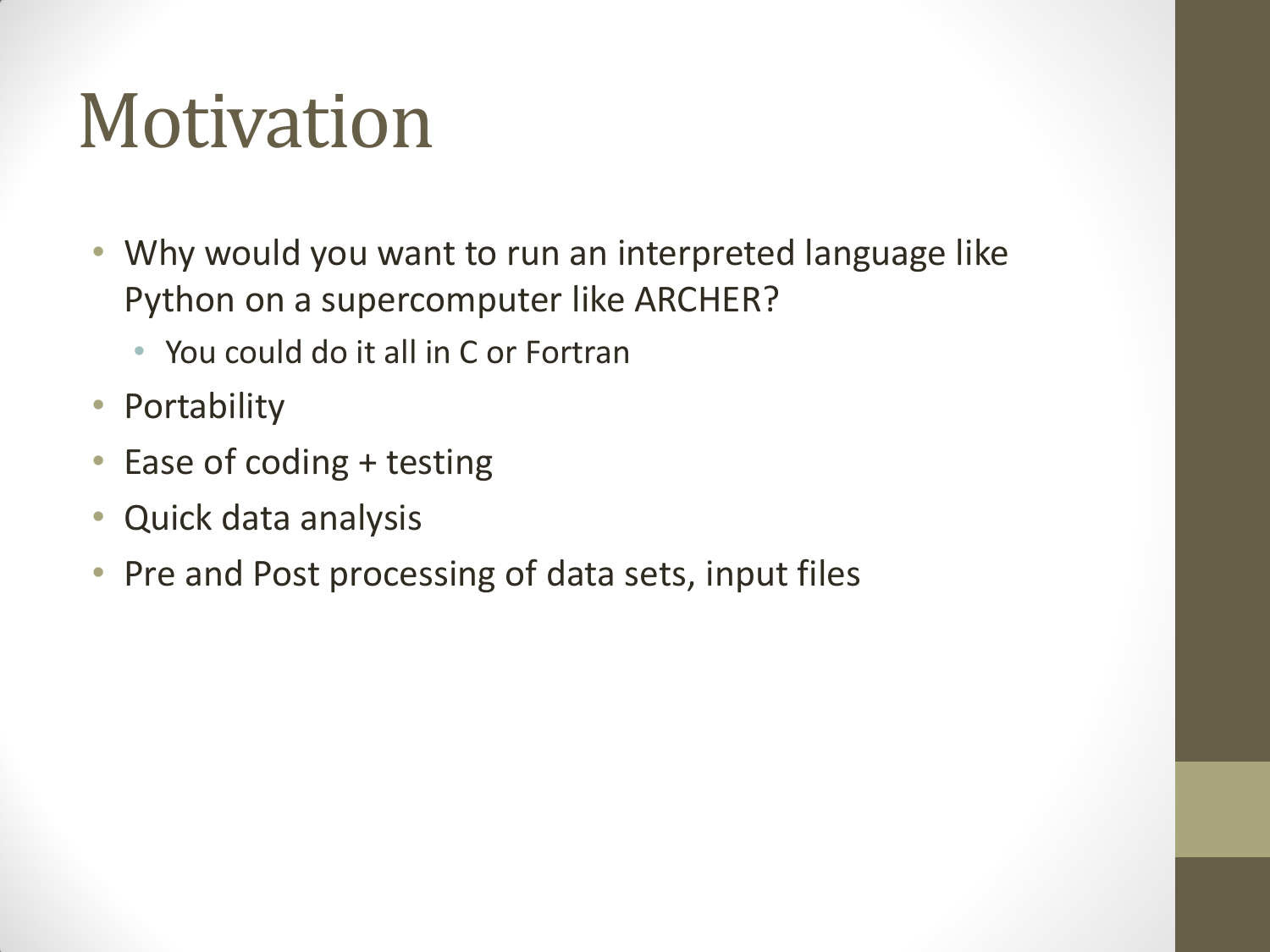#### Disclaimer

- I'll be using an unreleased module in this talk to illustrate some points which I don't recommend
- It's python/2.7.6-experimental
- Eventually, these will become part of the python/2.7.6 module so you will have access to them.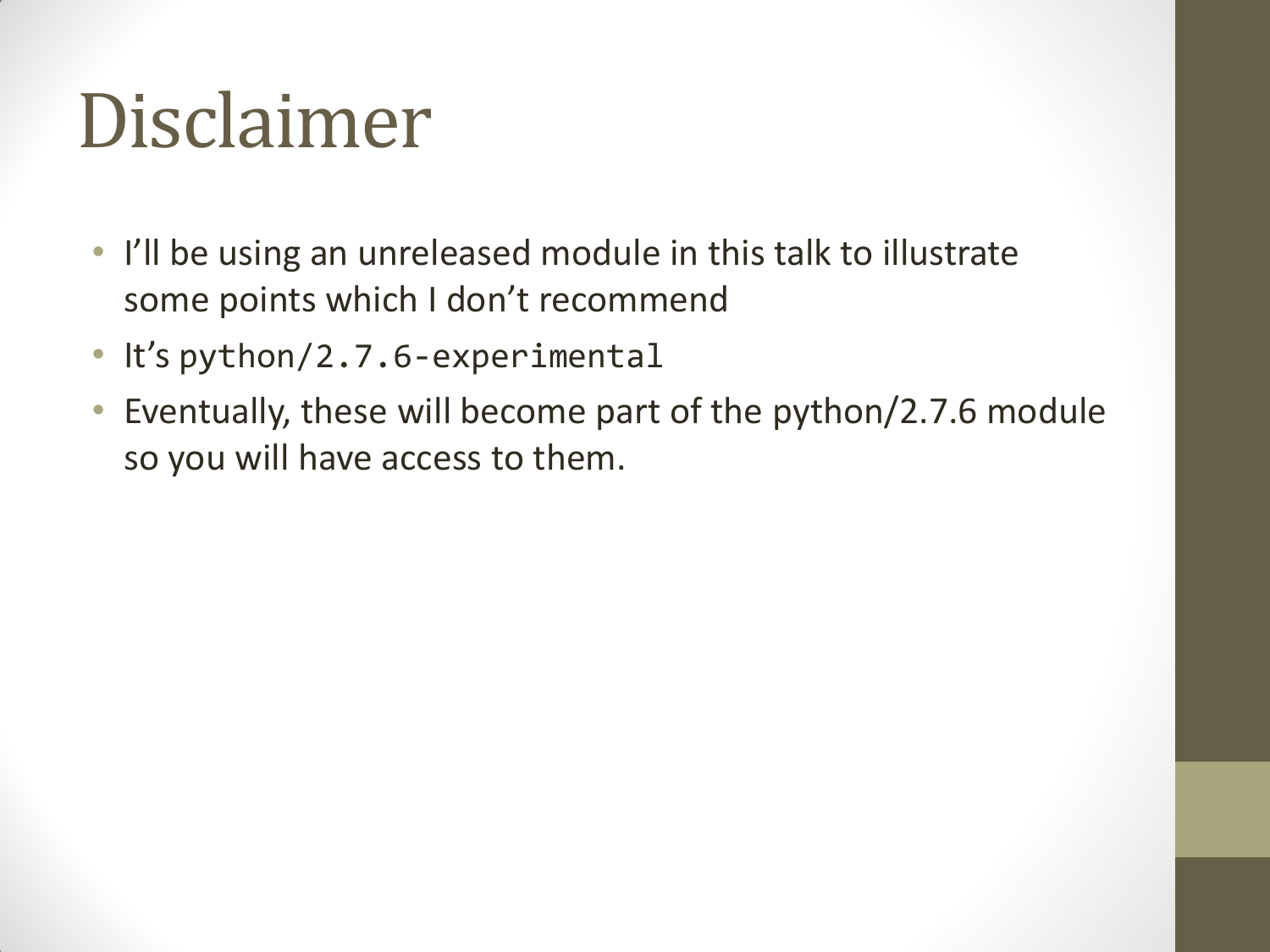# Running Python on ARCHER

- There are three places to run Python on ARCHER:
	- Login nodes
	- PP/serial nodes
	- Compute nodes
- There are, just to add to the confusion, three version of Python available on ARCHER
	- 2.6.8
	- 2.7.6 (default)
	- 3.3.3
- 2.7.6 (the default) is automatically loaded as a module when you login.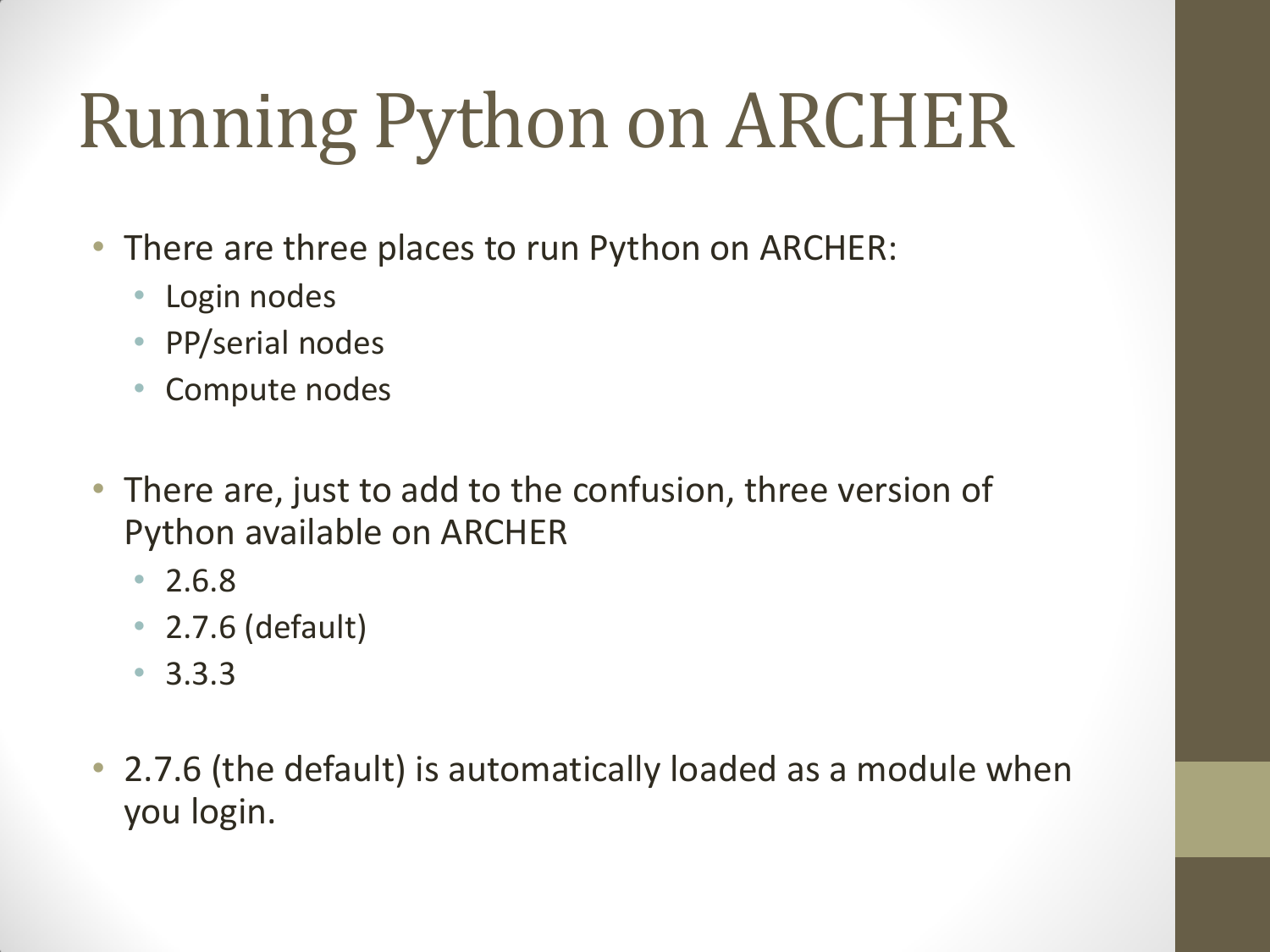## Login nodes

• You can run any of the versions of Python but we recommend the default and only using the login node if it's a tiny job.

eslogin006:> python helloworld.py Hello, World

• Acceptable

```
eslogin006:> python monster_data_analysis.py
Res1 = 10Res2 = 11
```
• Not acceptable – you will likely get an email about it from the helpdesk!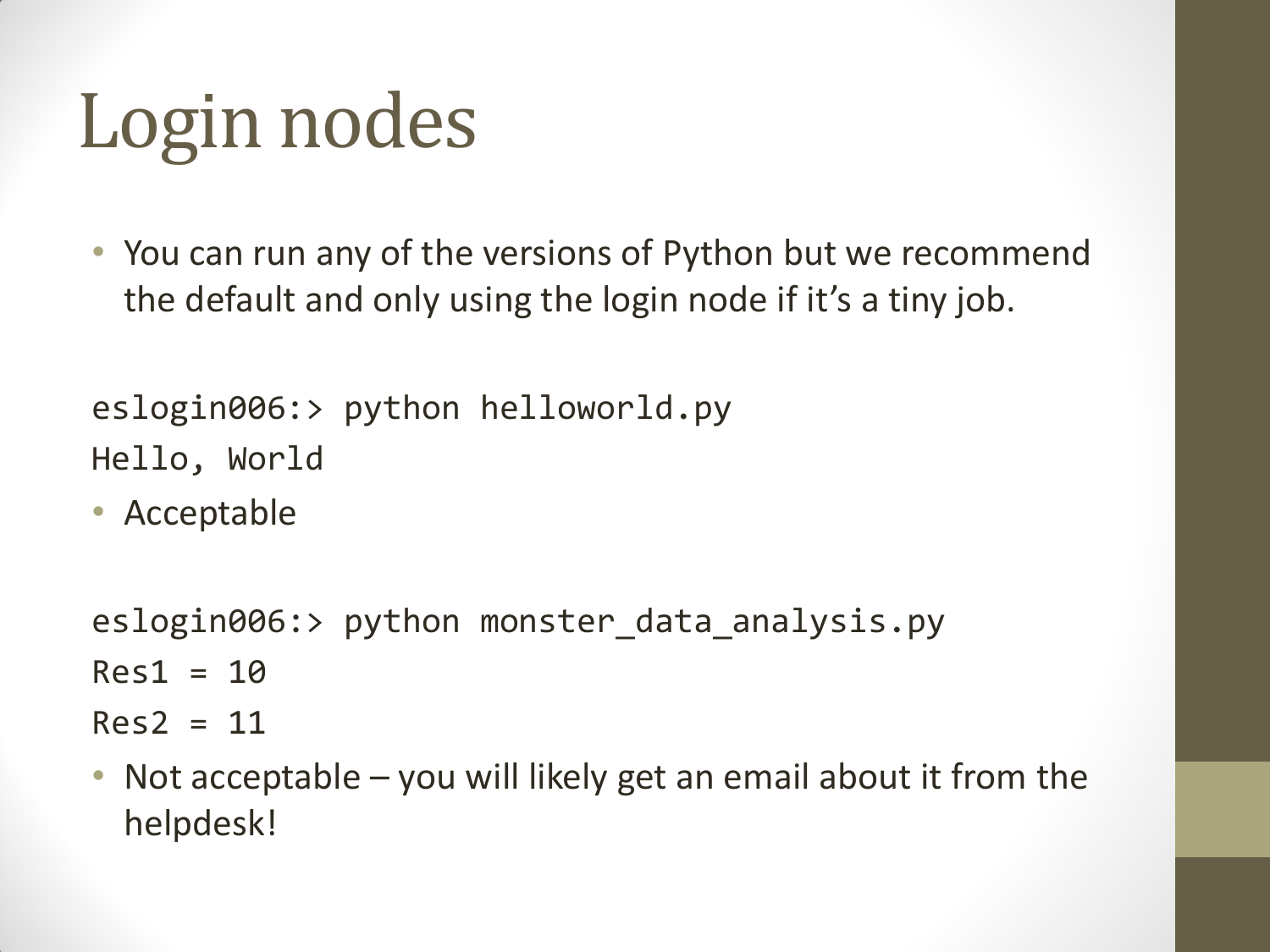#### PP nodes/serial nodes

- The best place to run your large analysis codes
- Surely you just do as you would do for any other PP job?

njohnso1@eslogin006:~/work> cat serialjob.pbs #!/bin/bash –login #PBS -l select=serial=true:ncpus=1 #PBS -l walltime=00:01:00#PBS -A z01-cse # Make sure any symbolic links are resolved to absolute path export PBS O WORKDIR=\$(readlink -f \$PBS O WORKDIR) # Change to the directory that the job was submitted from cd \$PBS\_O\_WORKDIR python helloworld.py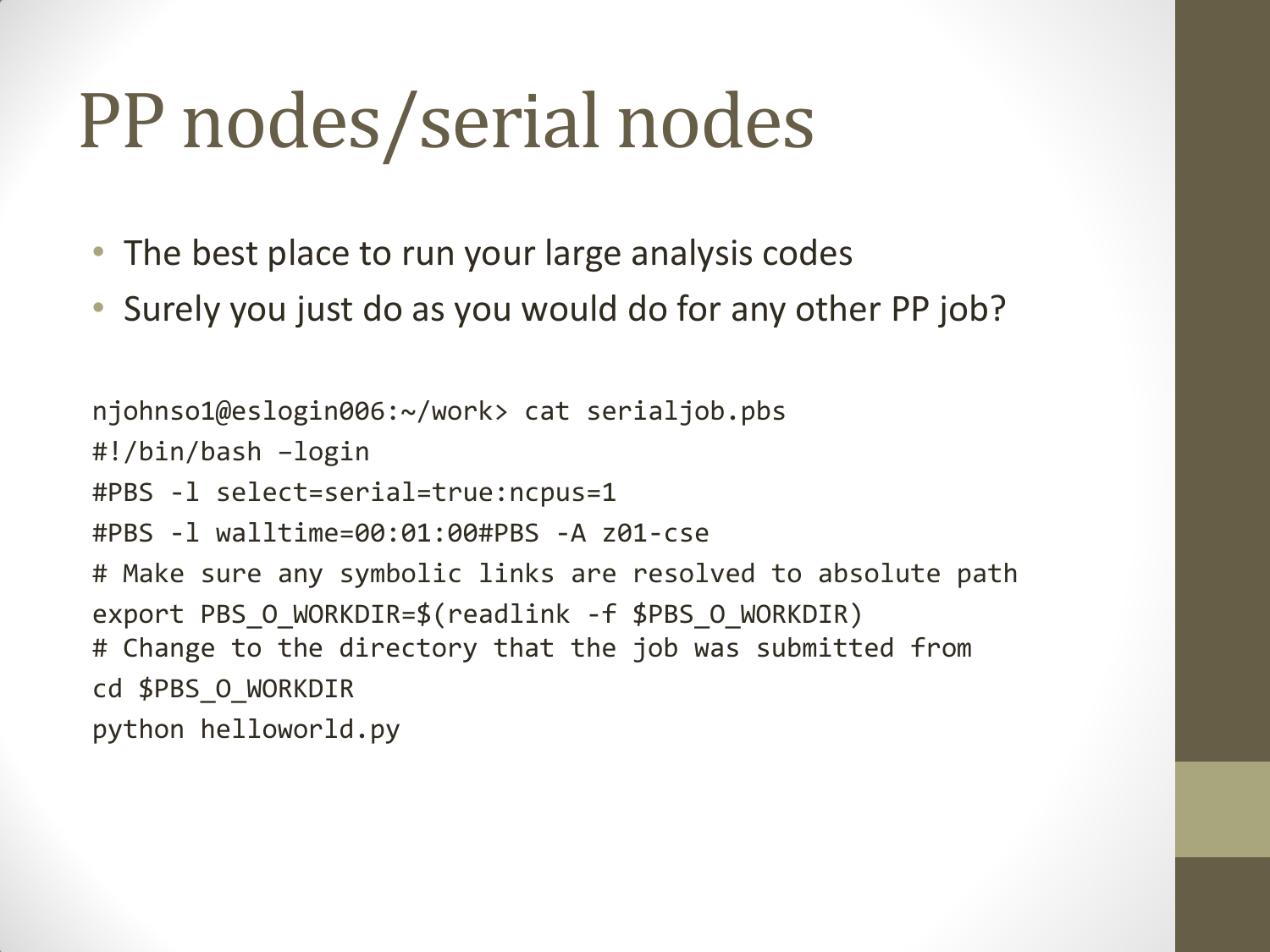## What just happened?

- The **system** version of python (2.6.8) has numpy installed
- The **default** version does not (but will soon)
- We didn't load any modules in our job script so we used the **system** python (/usr/bin/python)
- Always check by inserting which python into your job script to be sure.
- The **system** python *might* change version with a CNL upgrade, numpy might cease to be available.
- I recommend not using it.
- Explicitly load the **default** module in your script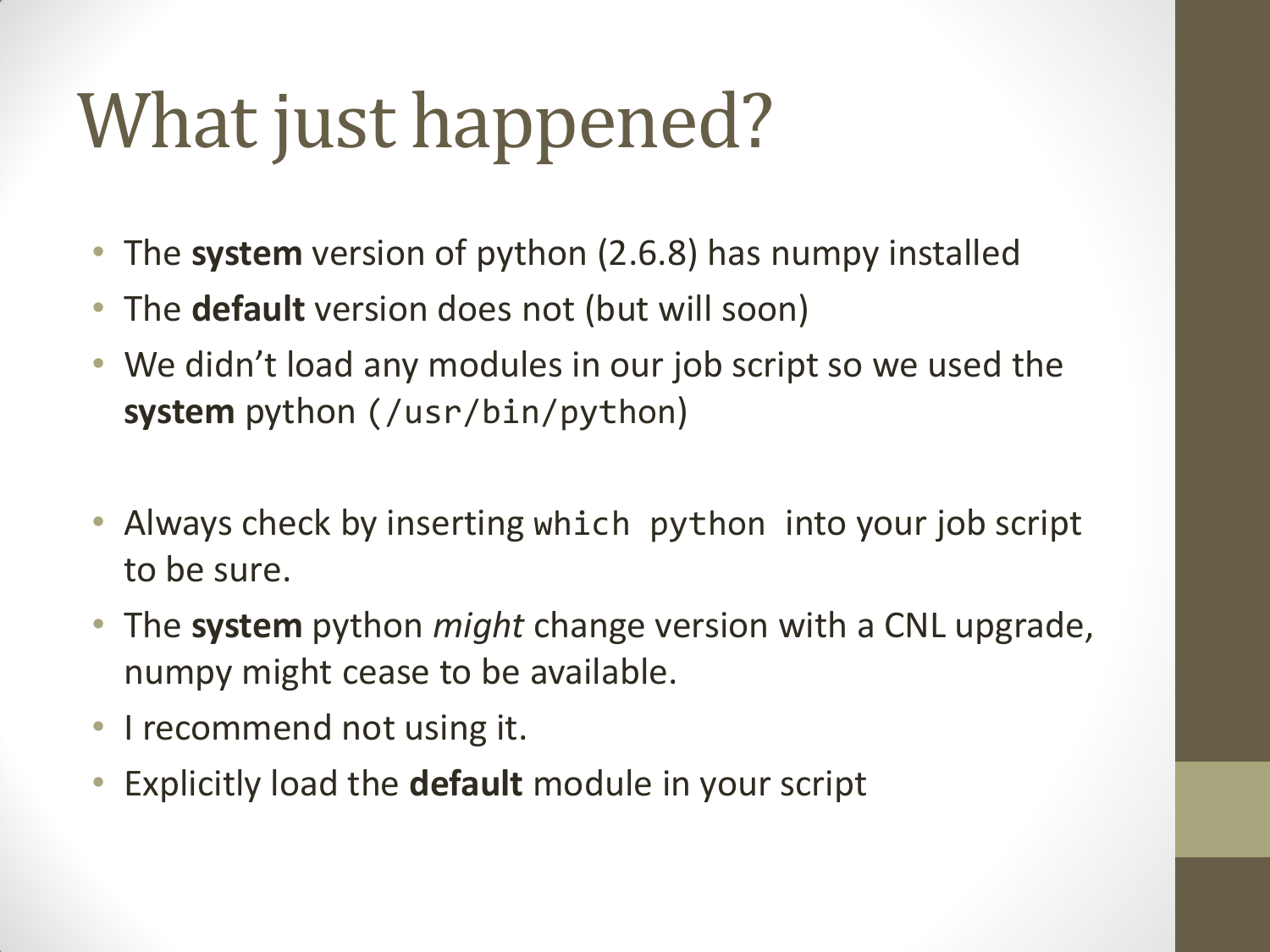#### Interactive jobs

• If you want to run interactive python but are worried about saturating a login node, use an interactive job on the PP nodes:

qsub -IVl select=serial=true:ncpus=1,walltime=1:0:0 -A budget

• The same caveats about versions apply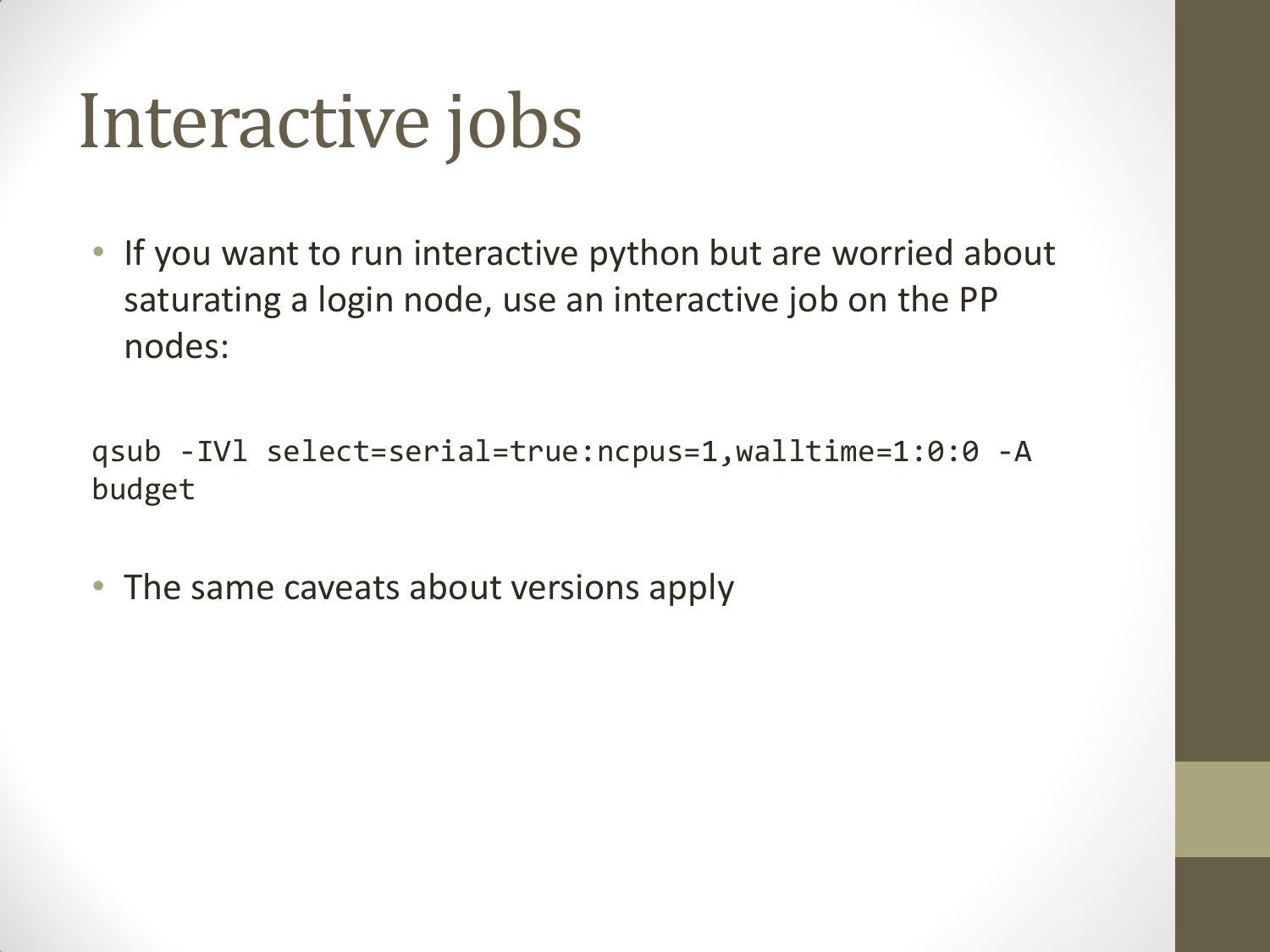#### Compute nodes

- Running python on the compute nodes is entirely possible
- But, if you only have a single process code, it might be a waste of resources…
- Python is inherently single process and current threading doesn't help much other than for process control.
	- StackOverflow has many, many articles on parallelism in Python for the curious.
- Parallelism is possible on the compute (but not yet released to users).
- The trick is to use mpi4py which allows python processes to communicate using MPI.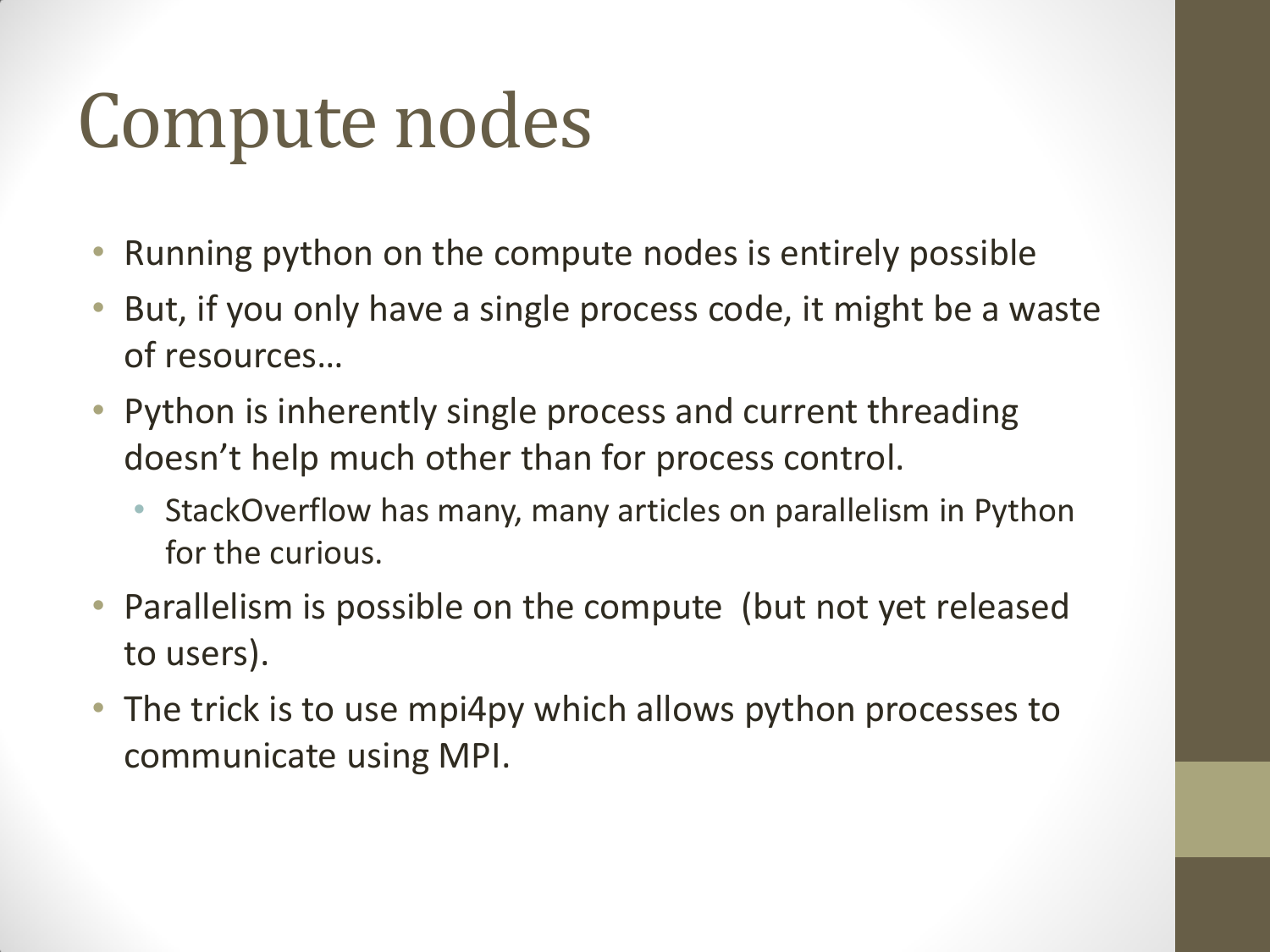## What's happening

- aprun starts N seperate processes, each of which is running an instance of the python interpreter
- They communicate using MPI calls which are passed to a C library which pass them down the stack, as with any other MPI code.
- There is no magic involved you can use other modules with each of these processes, numpy for example…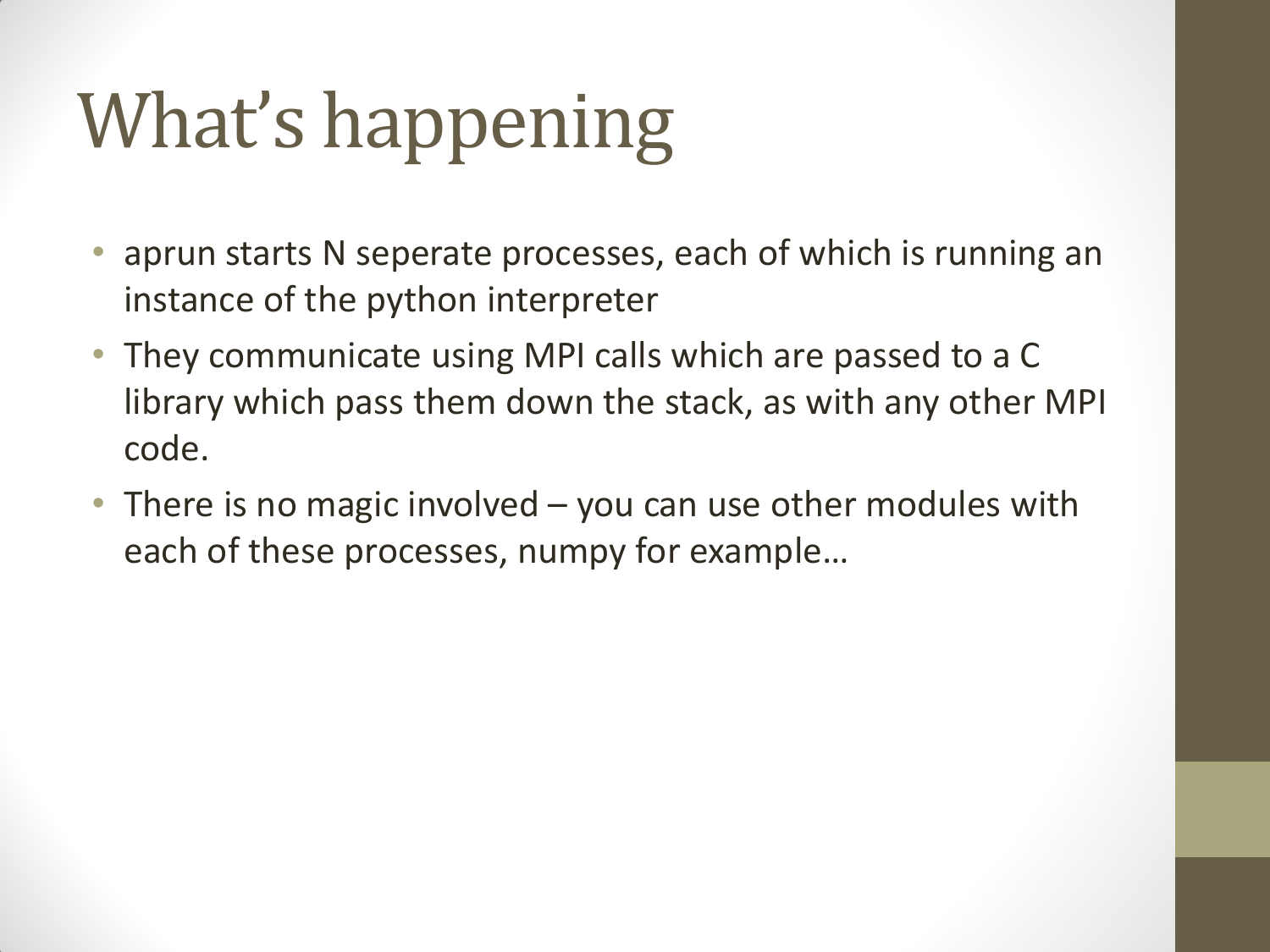## Compiling & installing

- You are free to compile and install your own modules
- If it's a pure python module (no C code) there will be no problem.
- If compilation is required, you should use PrgEnv-gnu
- I recommend using the setup.py that comes with the module: python setup.py build *options* python setup.py install –home=<dir>
- If you want to use your module on the compute nodes, you MUST install to /work
- Don't forget to set PYTHONPATH in your jobscript **AND** load the **default** module if you built against that.
- Don't forget that the CSE team are here to help you, for free!
	- If you are struggling, get in touch via the helpdesk.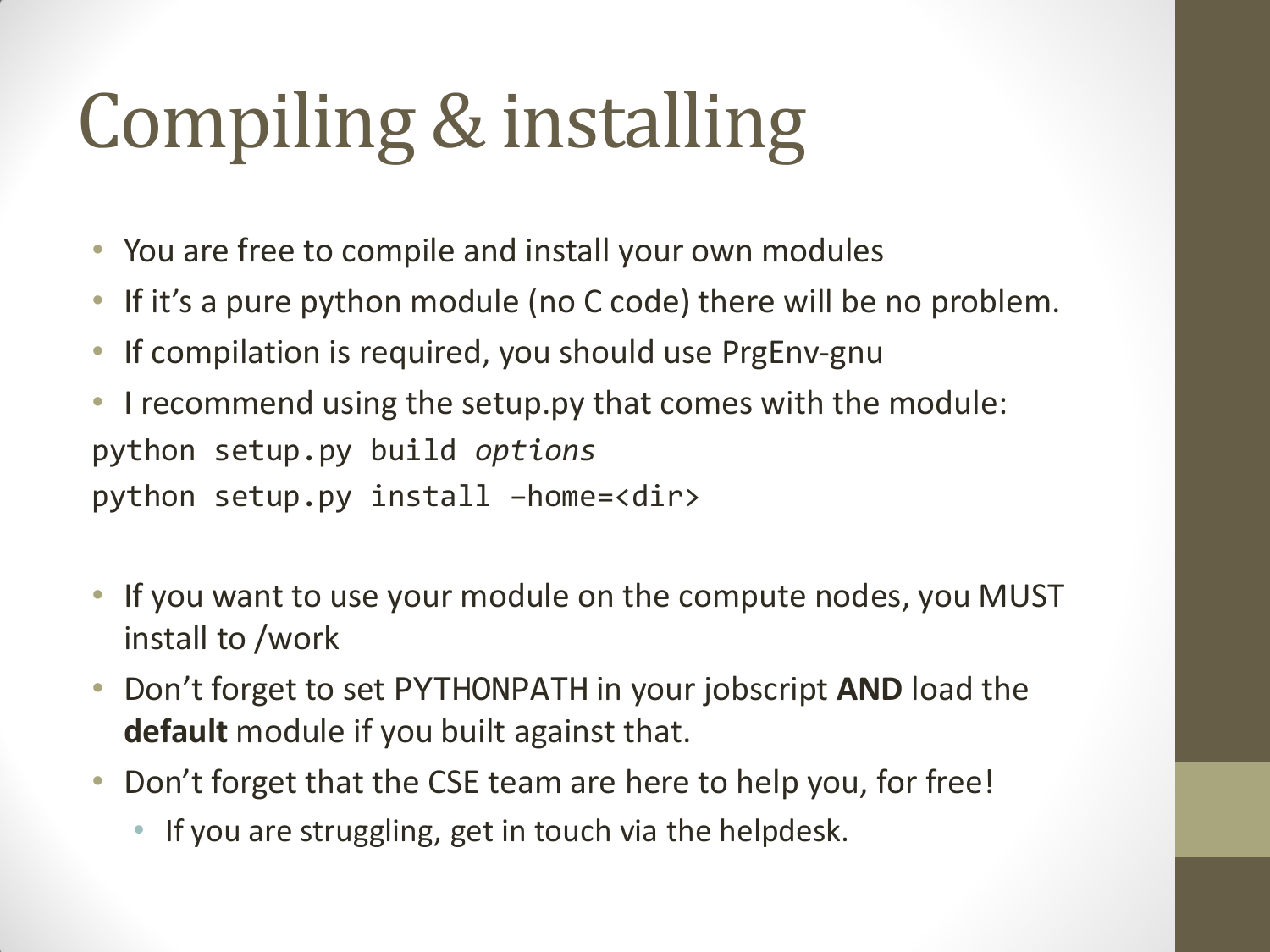#### Gotchas

- Things to watch out for when using Python on ARCHER:
	- The **wrong** Python jobs submitted directly to the back-end (PP or compute nodes) via qsub will not have the default python loaded or have the correct PYTHONPATH set.
	- #!/usr/bin/python
		- This will load the system python and potentially cause pain
		- Either change to  $\#!/usr/bin/env$  python
		- Or just comment it out and run as a script
	- Cannot find modules
		- If you have compiled and installed yourself, make sure you have correctly set PYTHONPATH
		- As best practice, echo it at the start of your jobscript along with the output of which python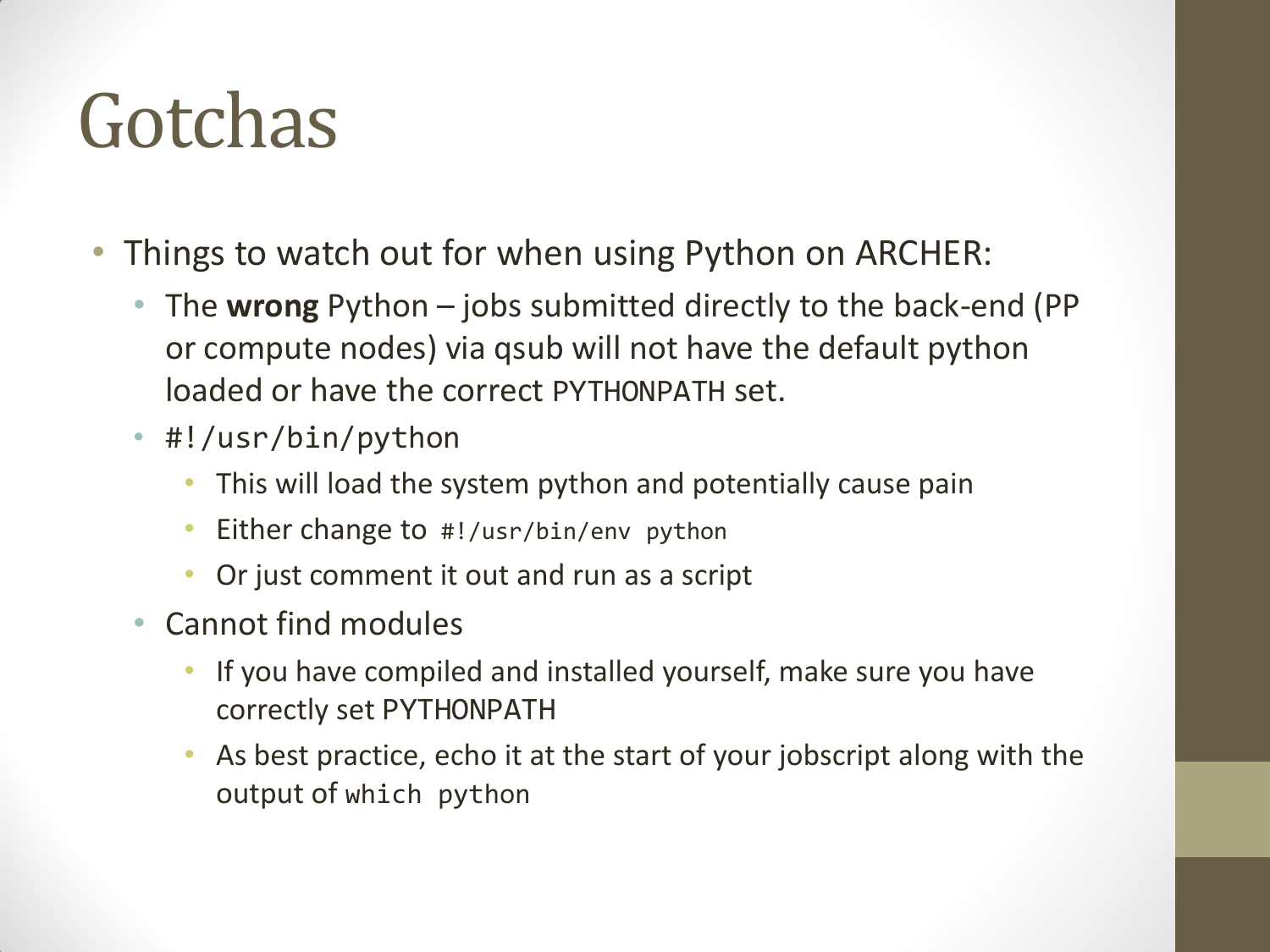# Scaling

- If your python code loads a lot of dynamic modules, ie shared libraries that you call into, you will notice horrible scaling performance.
	- Really horrible
- The problem is that every process (say 1056) is trying to load the same file from the file-system and this bottlenecks, badly.
- There are some solutions being trialled by the CSE team, but they are not ready yet.
	- If this is a pressing need for you, please get in touch